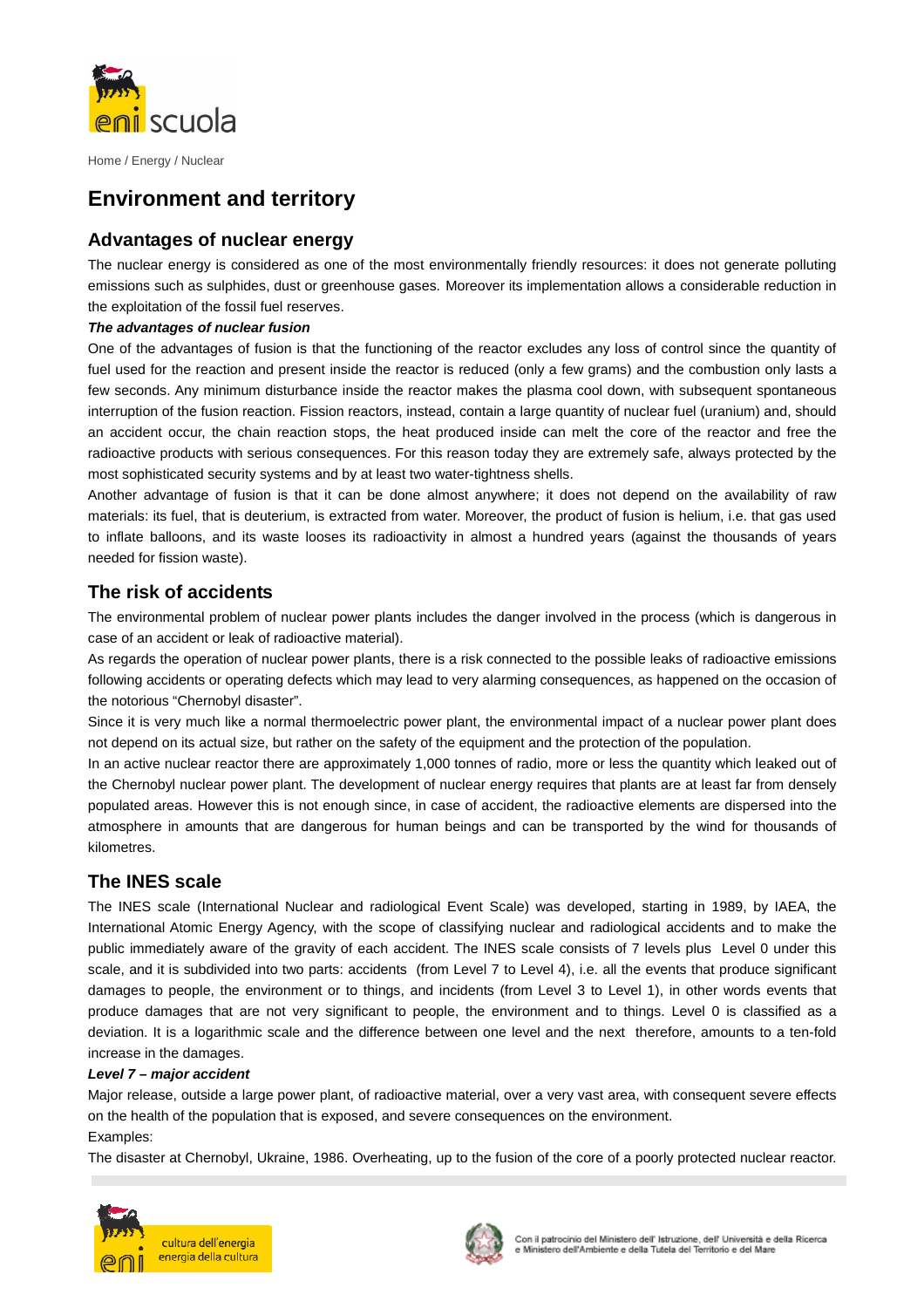

Explosion (not nuclear) of the reactor and release of radioactive material in the environment,

The disaster at Fukushima Dai-ichi (reactors 1, 2, 3) subsequent to the Sendai earthquake in March 2011, initially classified level 4, and subsequently, as the weeks passed, classified level 5, and over one month after the accident, after large losses of radioactivity, classified level 7.

### **Level 6 - serious accident**

Significant release of radioactive material outside. The radiological equivalent amount of 1 to 10PBq iodine-131, which requires the complete implementation of planned countermeasures, which are part of an external emergency plan in order to limit the severe effects on the health of the population.

### Examples:

The accident in Kyshtym, Mayak, Russia, 1957. The breakdown of the cooling system of a nuclear fuel reprocessing plant, overheating and explosion (not nuclear) of the deposit involving release of radioactive material in the environment.

#### **Level 5 - accident with off-site risk**

Release, outside, of radioactive material - a radiological equivalent amount of 100 to 1000 TBq, requiring partial implementation of planned countermeasures. Severe damage to the reactor core or the protective barriers. Examples:

The accident at Three Mile Island, United States, 1979. Severe damage to the reactor core and the radiation protection barriers.

Accident in Goiânia, Brazil, 1987. Radioactive contamination due to theft of radiotherapy equipment from an abandoned hospital.

### **Level 4 - accident without significant off-site risk [modification]**

Accident with minor external impact, with radiological exposure of the surrounding population within the prescribed limits. Significant damage to the reactor core or the protective barriers. Exposure of a worker at the plant with fatal consequences.

Examples:

Accident at the Windscale (currently Sellafield) reprocessing plant, United Kingdom, 1973.

Accident at the Saint-Laurent nuclear power plant, France, 1980.

### **Level 3 - serious incident**

Event with a very mild impact outside, with radiological exposure of the population in the surrounding area below the prescribed limits. Severe contamination in the plant and/or severe consequences on the health of the workers at the plant.

#### **Level 2 – incident**

Event with no external impact. Significant internal contamination of the plant and/or overexposure of workers at the plant. **Level 1 – anomaly**

Anomaly beyond the authorized operating regime .

#### **Level 0 – deviation**

Event without consequences on safety .

## **The problem of nuclear waste**

Another risk is connected to the disposal of radioactive waste. With reference to radioactive isotopes, it is necessary to plan a controlled storage of 500-700 years, while in the case of plutonium, it takes thousands of years (see image).

The problems to be solved are related to the treatment of radioactive waste and the choice of geologically stable environments where waste can be deposited once it has been treated.

Therefore, when a nuclear plant is going to be built, it is necessary to consider the possibility to rely on suitable deposits to store the production of radioactive waste and equipment to extract the plutonium from the irradiated material.

Actually, the quantity of waste produced from the nuclear sector is a lot lower than the quantity produced by burning fossil fuels.

Many radioactive products deriving from the nuclear combustion cycle have a radioactivity that is similar or slightly higher



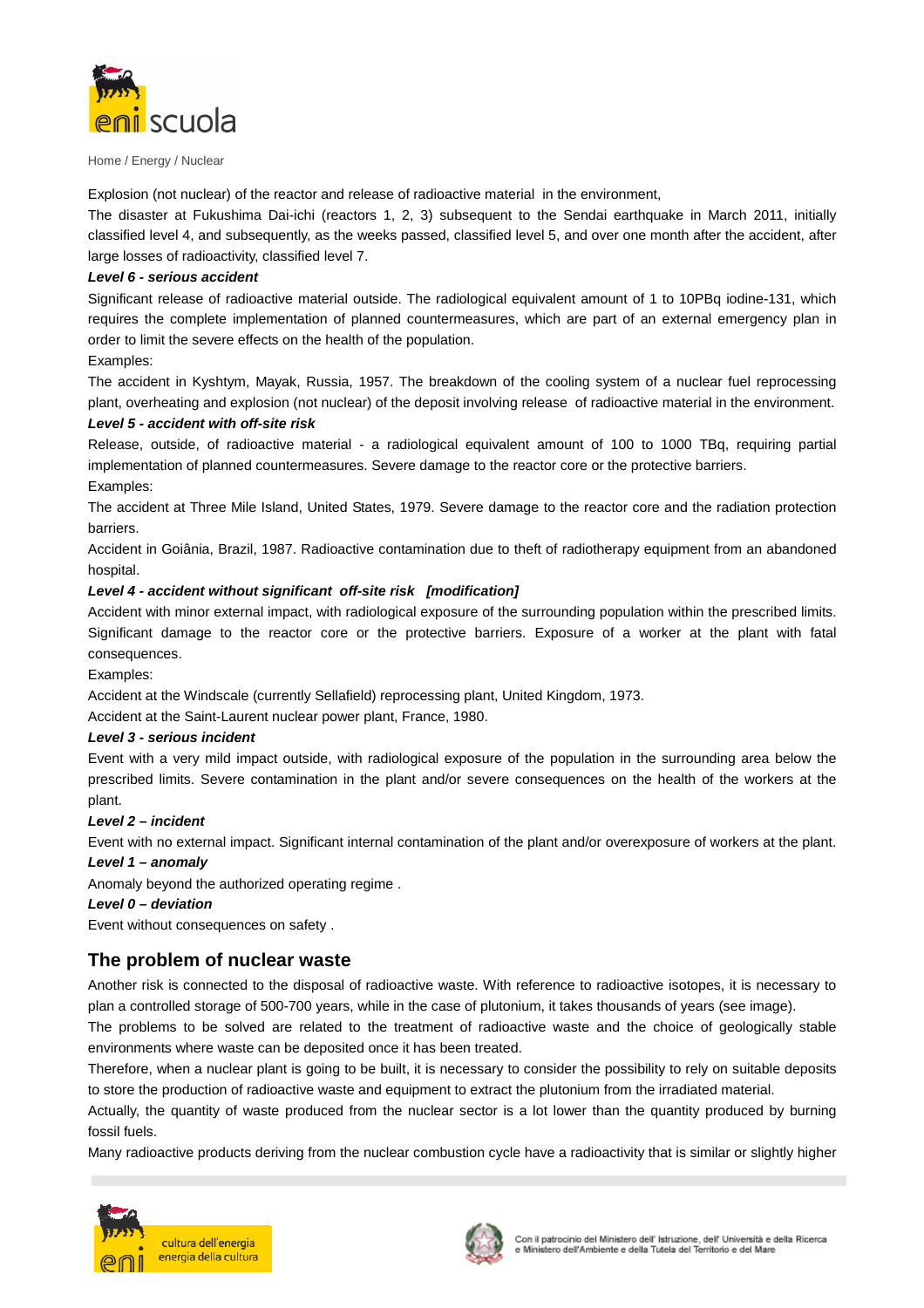

than natural quantities. This waste is relatively easy to manage. Only a small fraction is highly radioactive and needs to be isolated (see image).

## **Disposal of nuclear waste**

The general considerations to be made about waste classification are:

- how long will the waste keep at a dangerous level?
- what is the concentration of radioactive material in waste?
- does the waste generate heat?

The persistence of radioactivity determines for how long the waste will have to be managed. The concentration and generation of heat indicate how they will have to be handled. These considerations also offer information on the most suitable methods to dispose of the waste.

The classification varies slightly from one country to another, but usually the internationally-accepted categories are:

- extremely low radioactivity or no radioactivity
- low radioactivity waste
- intermediate radioactivity waste
- high radioactivity waste

**Extremely-low radioactivity waste** or not radioactive waste include neglectable quantities of radioactivity and can be treated like domestic waste.

**Low-radioactivity waste** includes the majority of the waste deriving from the fuel cycle. It includes paper, cloth, tools, clothes, filters and other waste that contains small quantities of radioactivity usually with a short life. It does not require any screen during handling, transport and volume reduction before the disposal. It represents 90% of the total volume, but only contain 1% of the total radioactivity.

**Intermediate-radioactivity waste** includes higher quantities of radioactivity and usually requires a screen. The screen can be a lead or water barrier to protect from penetrating radiations like gamma rays. Intermediate radioactivity waste essentially include resins, chemical mud, fuel metallic coating. They can be mixed with concrete or bitumen when disposed of.

**High-radioactivity waste** includes fission products and transuranic elements produced in the reactor, which are highly radioactive and generate heat. This waste represents more than 95% of the total radioactivity even if the quantity of material produced is modest, i.e. around 25-30 tons of extinguished fuel or three cubic metres per year of vitrified waste for a large reactor.

In order to manage high-activity waste two different strategies are used: deep disposal and extended disposal. The first occurs inside stable and deep rocks, and has undergone significant developments in the last ten years, especially with reference to knowledge, characterisation and modelling of natural safety barriers or artificial barriers. The second, instead, is considered by the community as an alternative to deep disposal. High-radioactive waste keeps radioactive for a long period of time, therefore it is necessary to keep it distant from people for thousands of years, until its radioactive level is reduced. Geological deposits are created between stable rocks in the countries that most use nuclear waste. Each country has the responsibility to dispose of its own radioactive waste, even though some countries (Russia, China), have declared they are ready to host in their own territory, under payment, the radioactive waste coming other countries. A geological deposit is normally located at 500 metres underground in a rock, clay or salt formation. The basic concept is the "multiple barrier" principle: radioactive waste, as oxide ceramics (irradiated fuel) or vitrified are then "immobilized".



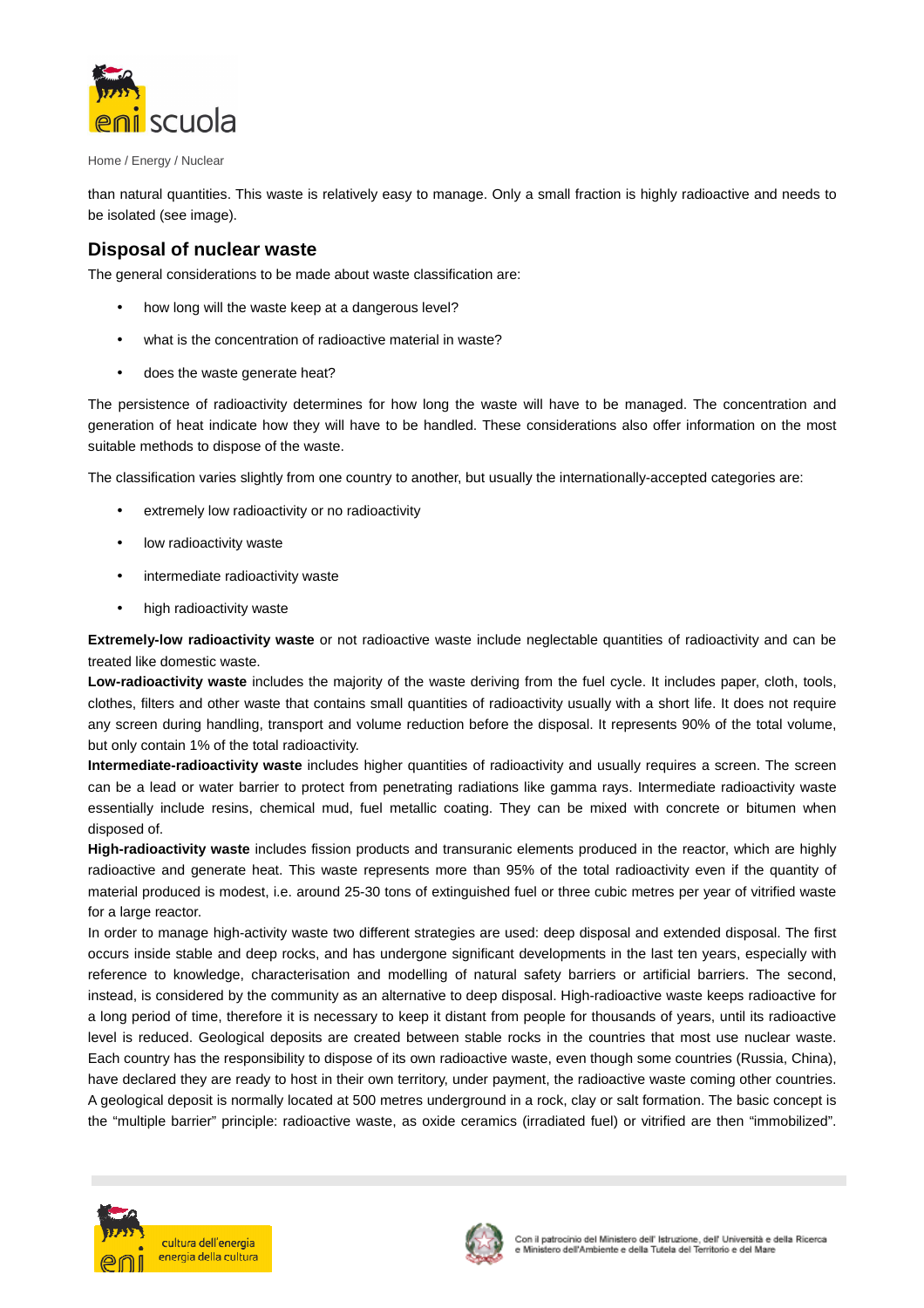

Then, they are "sealed" inside corrosion-resistant containers, such as stainless steel or copper and, finally, they are "buried" inside a stable rocky formation.

Other methods to stabilize high-activity waste are now being investigated. One of the most advanced methods is called ynroc, a ceramic that comprises three titanate minerals that are geo-chemically stable and that can include radioactive waste elements in their crystal structure, immobilizing them.

## **Decommissioning**

Beginning from the initial planning and design stages and the identification of the site, a nuclear power plant is a very complex plant to deal with. Each stage of its realization and each successive life-cycle of the power plant must be carefully controlled in order to guarantee maximum safety. After the operating period is over, a nuclear power plant still requires a great amount of attention because it is not sufficient to "shut down" the power plant in order to cancel all possible risks. The fuel, the waste products and the plant itself continue to be dangerous as they are radioactive for a very long period of time. The many procedures to be followed in order to dismantle a nuclear plant are known as decommissioning. The final aim is to restore the initial situation and therefore permit the destination of the area to any type of use.

The shutting down operations of a nuclear power plant are very long, complex and costly and can be summarized as follows:

- Initial plant shut-down
- Decommissioning of used nuclear fuel present in the power plant.
- Processing of radioactive waste accumulated during plant operation and forwarding of the same to the deposit.
- Decontamination and dismantling of the equipment, plants and buildings.
- Processing (if radioactive) of materials deriving from the dismantling operations and forwarding them to the deposit or disposal of the same.
- Characterization, requalification and release of the site for other uses .

According to the IAEA scale, the following general decommissioning strategies can be used:

- DECON (Decontamination) Immediately, after the plant is stopped, dismantling procedures are begun in order to complete the decommissioning operations as soon as possible. Generally, this operation is chosen when a new power plant is planned on the same site, or if the site needs to be released for other uses in a short period of time.
- SAFESTOR (Safe Storage) The fuel and waste products are taken away and the plant is kept safe for a few decades, awaiting the decay of the radioactivity to more acceptable levels in order to carry out the dismantling operations, which are then followed by the DECON strategy .
- ENTOMB (Entombment) The radioactive parts of the plant are confined (i.e. encased in a concrete material) awaiting decay to environmental background levels.

At present, worldwide, there is no definite choice with regard either a Decon or Safestor strategy, while the Entomb strategy is practically never carried out for the high power nuclear power plants. In fact, opting for an ENTOMB strategy is the equivalent of transforming all nuclear sites into a site for the final dismantling of radioactive waste.

In some cases, for example Chernobyl, entombment became the only possible choice. Up to date it has only been used



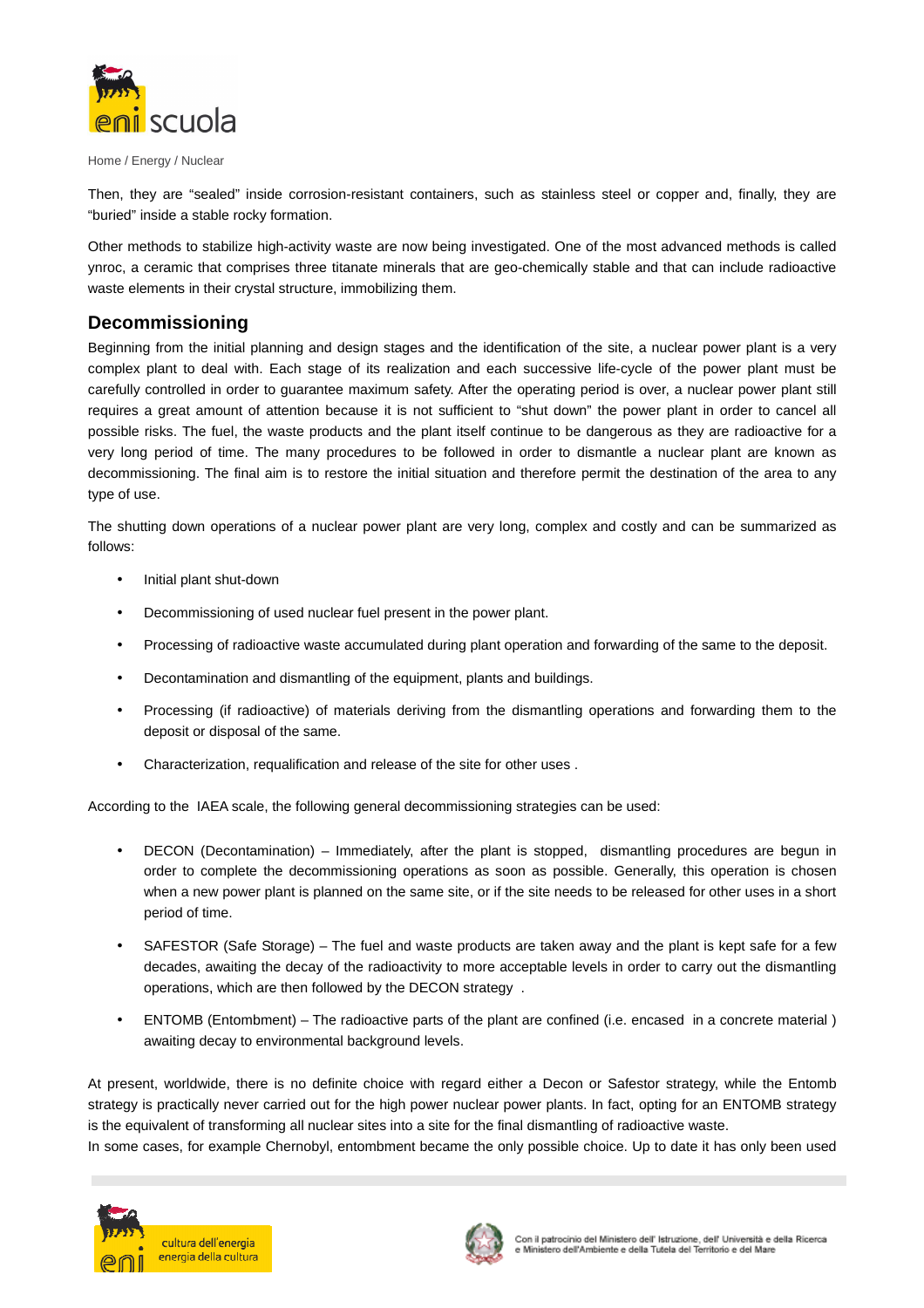

for some demonstrative low power reactors in the United States, but has never been considered for high power nuclear reactors.

In Europe and in the USA the two strategies, SAFESTOR and DECON, exist side by side. In Germany preference has been given to the DECON strategy, while in France and in the United Kingdom, usually the SAFESTOR strategy has been chosen In the same country there can be changes in strategy during the course of time. In Italy for example, the initial strategy was SAFESTOR, but later the choice fell on DECON, which however did not lead to advantageous consequences with regard to the strategy for the management of radioactive waste.